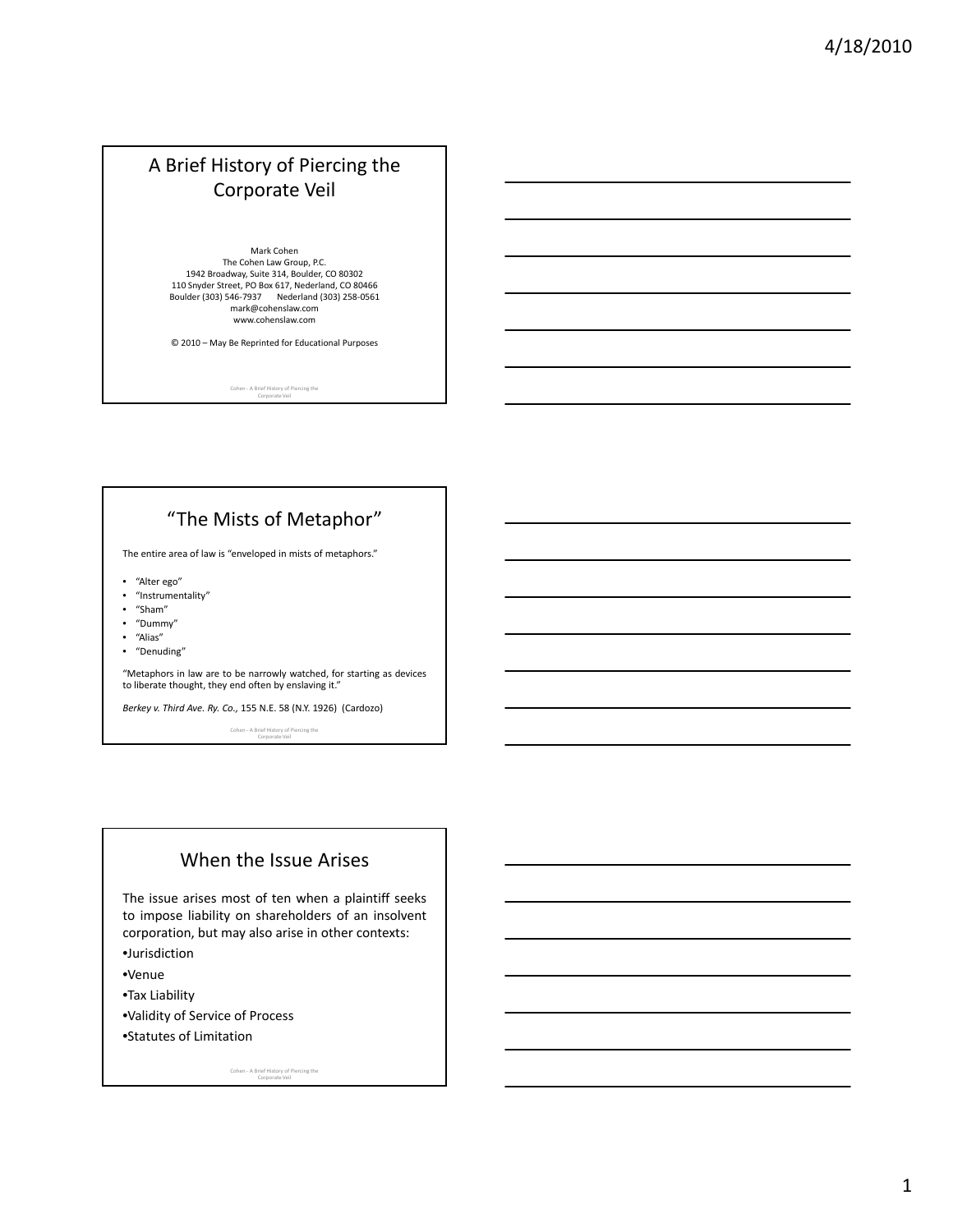#### Early History

The idea that people might come together to form a distinct legal entity is not new:

• Code of Hammurabi (c. 2083) B.C. recognized "societies."

• Romans allowed for formation of collective bodies by imperial fiat. (Beginning of idea that government must sanction formation of entity).

• Guilds, Churches.

• British overseas trading companies, monopolies such as British East India Company (1600) and Hudson's Bay Company (1670). • Joint Stock Companies

Cohen ‐ A Brief History of Piercing the Corporate Veil

### Corporations in America

• In 1837, Connecticut enacted the first general incorporation statute. (Early corporations only did business in one state)

• With railroads, corporations wanted to operate in more than one state.

• *In Paul v. Virginia* , 75 U.S. 168 (1868), the Court held that a state can regulate a foreign corporation within its borders, but cannot prevent it from doing business in that state.

• Small states liberalized incorporation laws in what Justice Brandeis later called a "race to the bottom."

Cohen ‐ A Brief History of Piercing the Corporate Veil

# Corporations in America

In 2006, 5,841,000 corporations filed tax returns in the United States

That was up from 3,717,000 in 1990.

874,816 new corporations formed in U.S. in 2008

Statistical Abstract of the United States for 2010, Tables 728, 748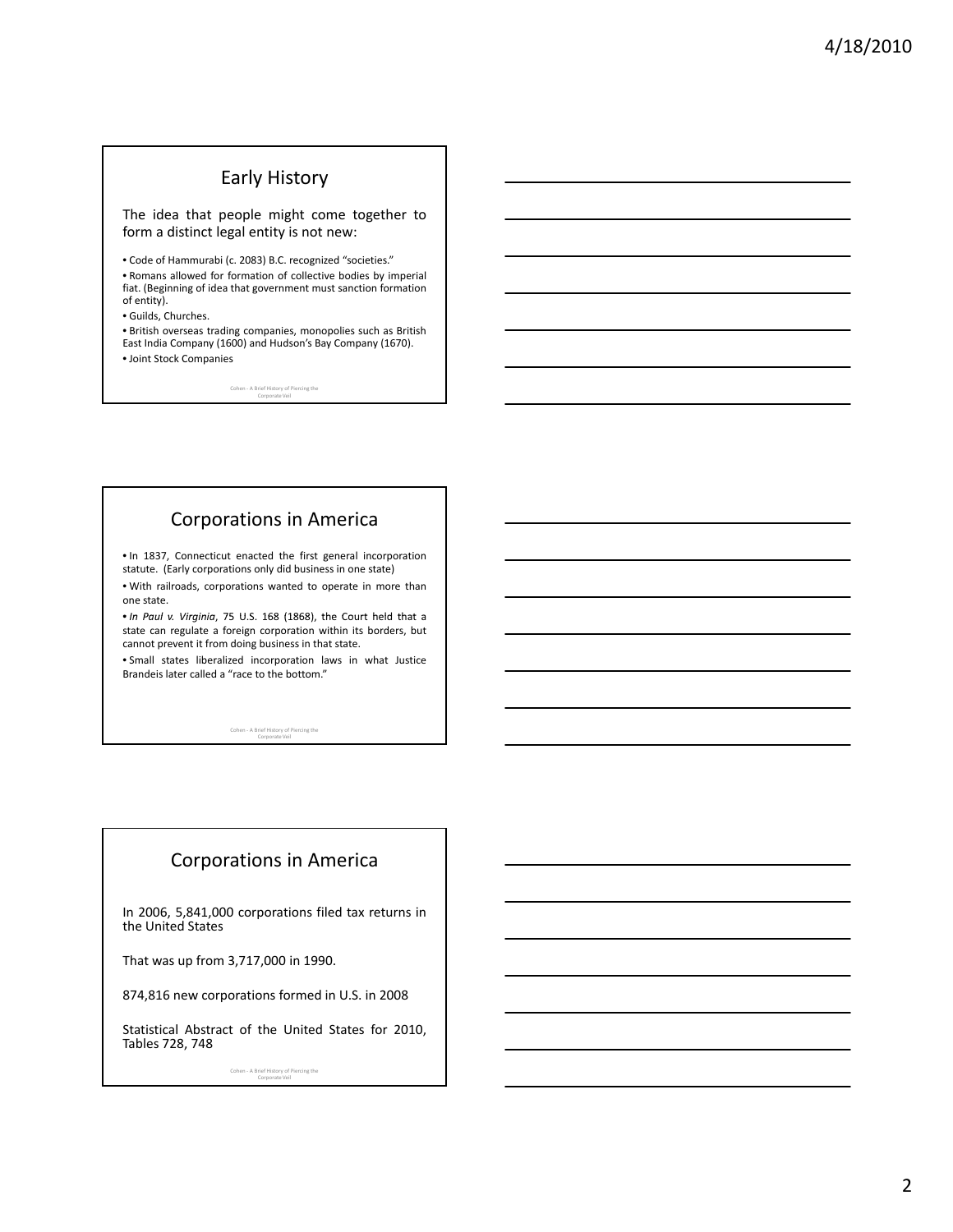## Corporation Defined

*One common definition:* "An association of persons created under law and regarded as being a separate legal entity with capacity of continuous existence."

A corporation is "an artificial being, invisible, intangible and existing only in contemplation of law." *Trustees of Dartmouth College v. Woodward*, 17 U.S. 518 (1819); *CTS Corp. v. Dynamics Corp. of America*, 481 U.S. 69 (1987).

Cohen ‐ A Brief History of Piercing the Corporate Veil

### Characteristics of Corporations

- 1. Limited Liability
- 2. Transferability of Shares
- 3. Judicial Personality (Capacity to sue and enter into contracts, etc.)
- 4. Indefinite Duration

The Latin word for body is "corpus." A corporation is a separate body.

Cohen ‐ A Brief History of Piercing the Corporate Veil

### The Growth of Limited Liability

• The principle of limited liability is relatively new. Early corporations did not arise from a desire for limited liability, but from a desire to facilitate a perpetual succession of individuals in a single enterprise.

• Joint stock companies could make calls on shareholders for money to pay debts, and creditors could assert this power directly against shareholders by a process similar to subrogation.

• 1855, England adopts Limited Liability Act.

• California did not recognize limited liability until 1928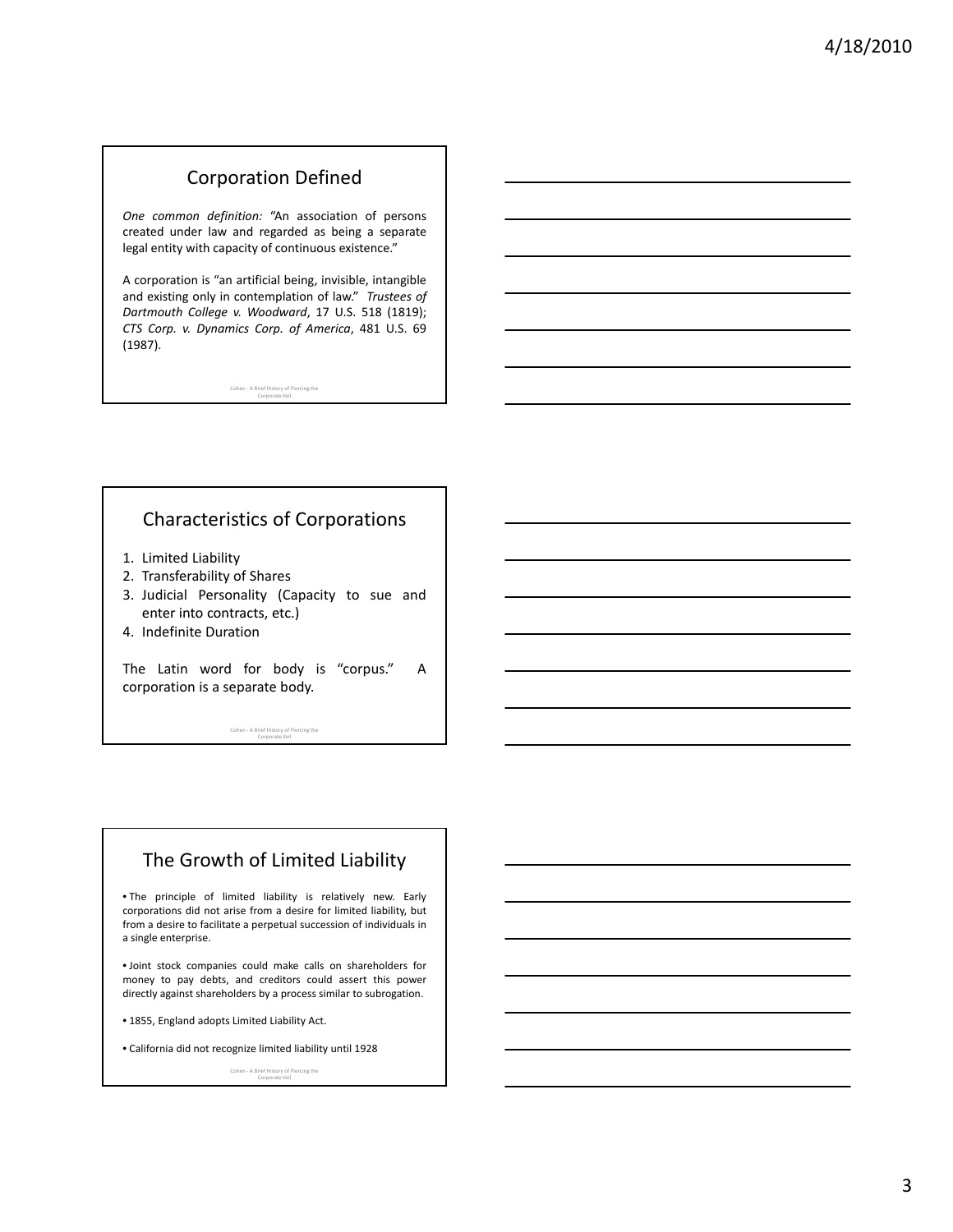### Limited Liability in America

"I weigh my words carefully when I say that in my judgment the limited liability corporation is the greatest single discovery of modern times… It substitutes cooperation on a large scale for individual, cut-throat, parochial competition. It makes possible huge economy in production and trading… It means… the only possible engine for carrying on international trade on a scale commensurate with modern needs and opportunities."

Nicholas Butler Murray, President of Columbia University, Address at the 143<sup>rd</sup> Annual Banquet of the Chamber of Commerce of the State of New York, November 16, 1911.

Cohen ‐ A Brief History of Piercing the Corporate Veil

# Perception

*Perception* – It is nearly impossible to pierce the corporate veil. Because limited liability holds such an esteemed place in our law, courts frequently opine that their power to pierce the veil should be exercised "reluctantly," "cautiously," or only in "exceptional circumstances."

A Colorado Example:

"Insulation from individual liability is an inherent purpose of incorporation; only extraordinary circumstances justify disregarding the corporate entity to impose personal liability." *Leonard v. McMorris*, 63 P.3d 323 (Colo. 2003).

Cohen ‐ A Brief History of Piercing the Corporate Veil

### Reality

*Reality* – Courts will pay homage to the "exceptional circumstances" tradition, but do what they believe is right.

An analysis of nearly 1,600 reported decisions revealed that courts pierced the corporate veil more than 40% of the time. Thompson, *Piercing the Corporate Veil: An Empirical Study*, 76 Cornell L.Rev. 1036 (1991).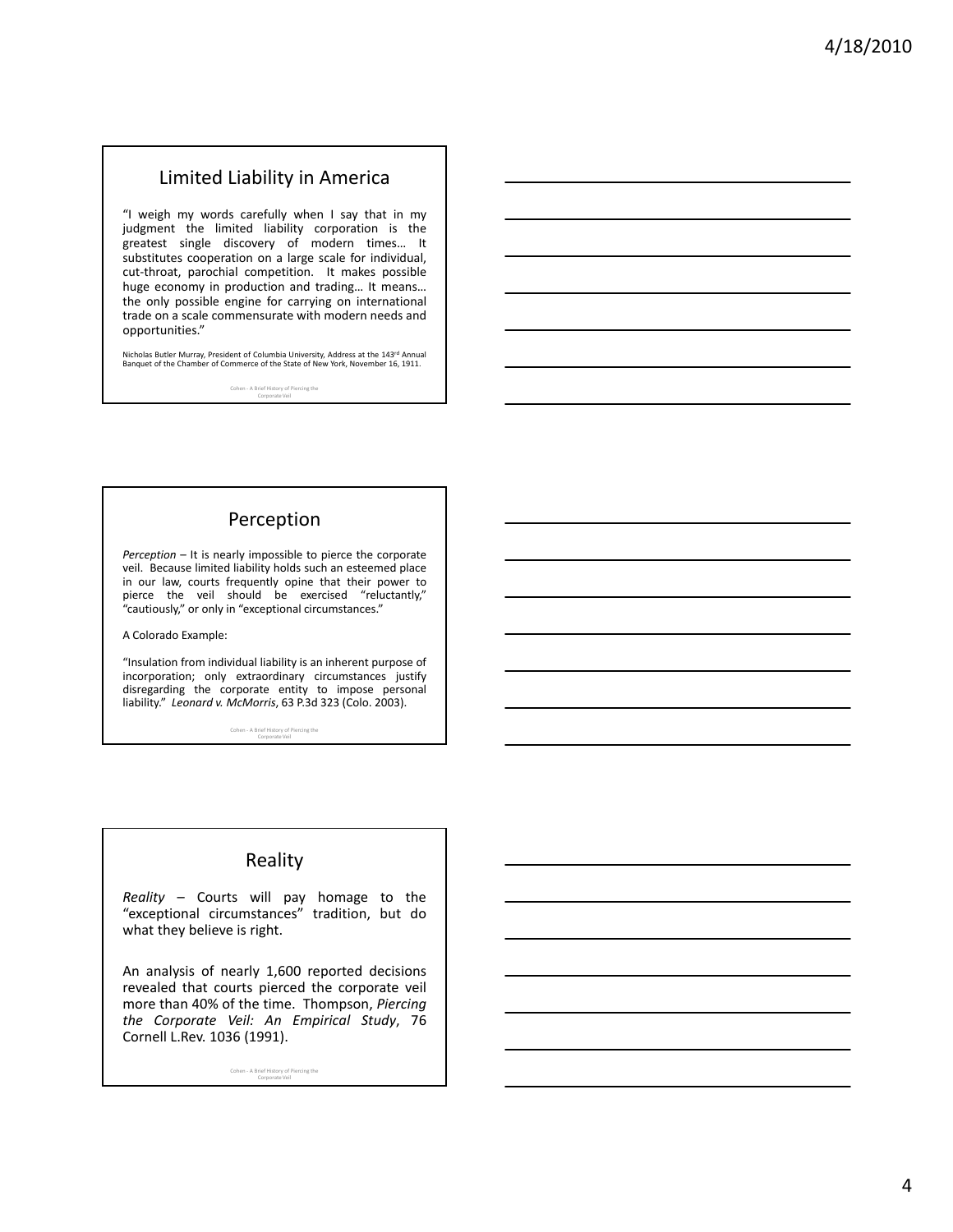### The Risk of Doing Business with a Corporation

There is always a risk in doing business with a corporation. Use of symbols such as "Inc." or "Corp." are a warning – notice to creditors – that shareholders do not accept unlimited personal liability. The risk may be small if the corporation is sound, but not all corporations prosper.

- 33,822 business bankruptcies in 2008.
- In 2008, 966,647 firms went out of business.

Data is from the Statistical Abstract of the United States for 2010, Table 748

Cohen ‐ A Brief History of Piercing the Corporate Veil

#### Development of the Piercing Doctrine

When a plaintiff has a valid cause of action against an insolvent corporation, the Court must weigh two competing values. The first is society's desire to uphold the principle of limited liability, and the second is the desire to achieve an equitable outcome.

Early decisions relied on equitable principles, and typically involved allegations of fraud. See, *Booth v. Bunce*, 33 N.Y. 139 (1865)

Cohen ‐ A Brief History of Piercing the Corporate Veil

#### **Trivia**

First use of "veil" may have been *Fairfield County Turnpike Co. v. Thorp*, 13 Conn. 173, 179 (1839).

First use of "piercing the veil" may have been in a 1912 law review article. I.M. Wormser, *Piercing the Veil of Corporate Entity*, 12 Colum. L.Rev. 496 (1912).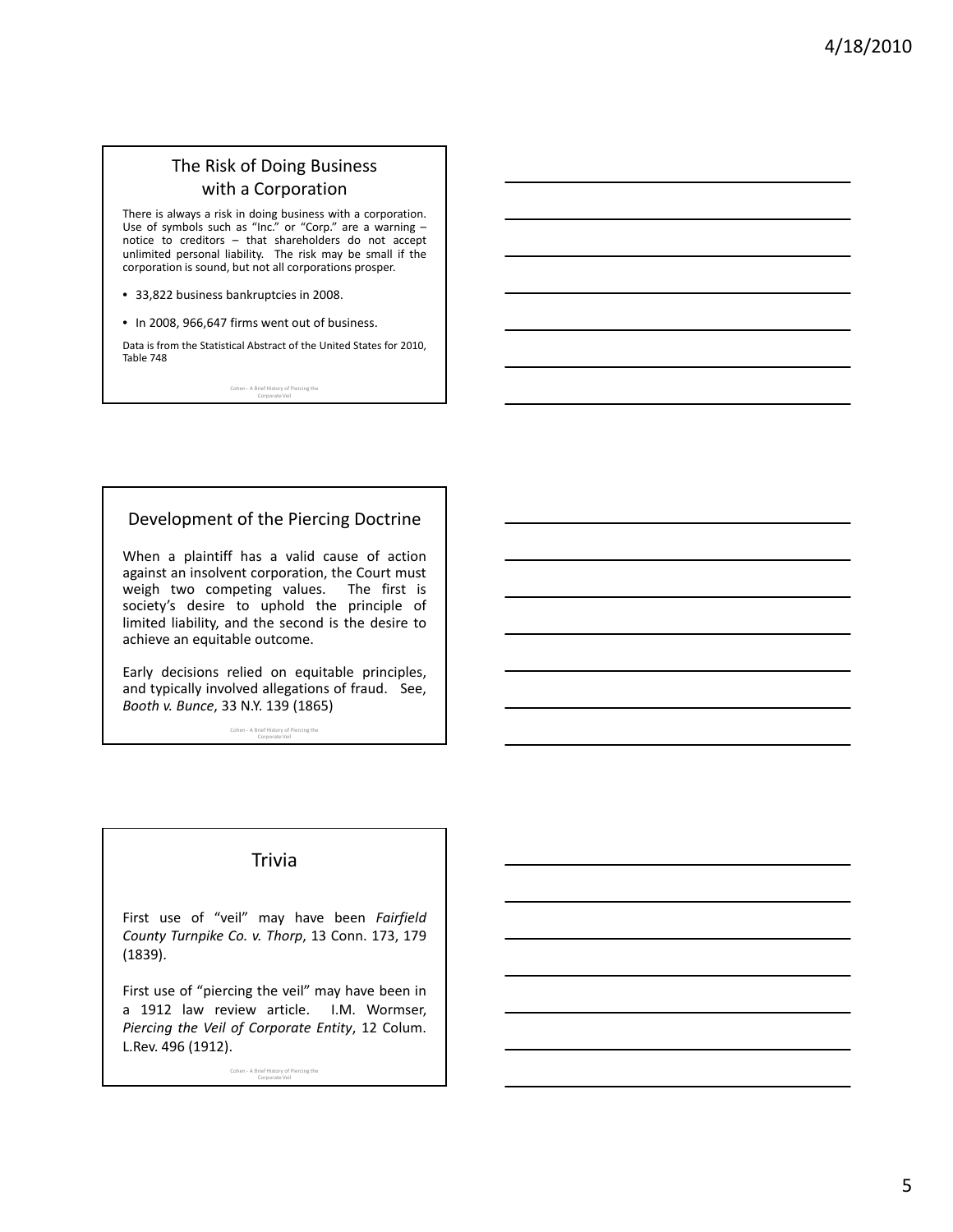# Beyond Fraud

•*Simmons Creek Coal Co. v. Doran*, 142 U.S. 417 (1892) (Notice to the incorporators was notice to the corporation itself).

• *J.J. McCaskill Co. v. U.S.*, 216 U.S. 504 (1910) (Corporate president's actual knowledge of an act was attributed to corporation so corporation could not "evade its responsibilities.").

• *U.S. v. Reading Co*., 253 U.S. 26 (1920) (Gov't brought suit under an antitrust statute. Railroad had established elaborate corporate structure of subsidiaries and holding companies. Characterizing a coal company as an "instrumentality" of the railroad, the Supreme Court declared it would "look through the forms to the realities of the relationship between the companies as if the corporate agency did not exist."

> Cohen - A Brief Hi Corporate Veil

# General Rule

If any general rule can be laid down, in the present state of authority, it is that a corporation will be looked upon as a legal entity as a general rule, and until sufficient reason to the contrary appears; but, when the notion of legal entity is used to defeat public convenience, justify wrong, protect fraud, or defend crime, the law will regard the corporation as an association of persons.

*U.S. v. Milwaukee Refrigerator Transit Co.,* 142 F. 247 (C.C.E.D. Wisc. 1905).

Cohen ‐ A Brief History of Piercing the Corporate Veil

# A Remedy – Not a Cause of Action

Most Courts hold that piercing the corporate veil is an equitable remedy – **not** a cause of action.

"Piercing the corporate veil is an equitable remedy, requiring balancing of the equities in each particular case." *Great Neck Plaza, L.P. v. Le Peep Restaurants, LLC,* 37 P.3d 485 (Colo. App. 2001); See also, *Equinox Enterprises, Inc. v. Associated Media Inc.,* 730 SW2d 872 (Tex. App. 1987)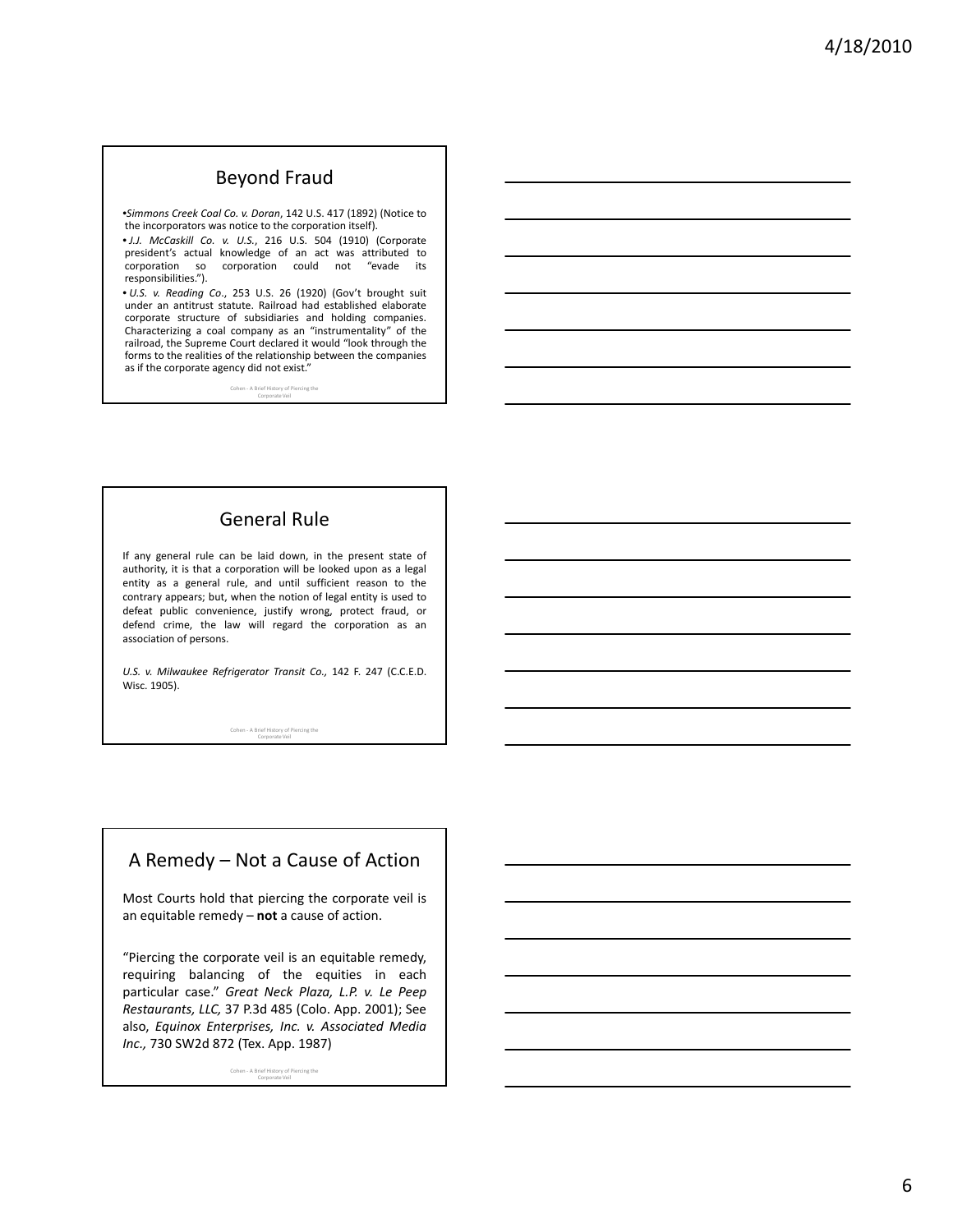#### Theories of Piercing the Corporate Veil

The *Milwaukee Refrigerator* rule focused on the harm to the plaintiff. Some courts did not like this because they felt it too vague. They began to focus on the relationship between the owners of the corporation and the corporation itself. Various tests and theories emerged.

- •Alter ego
- •Instrumentality
- •Sham
- •Totality of Circumstances
- •Public Policy

Cohen ‐ A Brief History of Piercing the Corporate Veil

# "Alter Ego" v "Instrumentality"

Courts tend to use these interchangeably. I believe the term "alter ego" originally focused on the relationship between the corporation and its shareholders while "instrumentality" focused on relationship between a parent and subsidiary.

Frederick J. Powell described an "instrumentality" test in his study, *Parent and Subsidiary Corporations* (1931).

Cohen ‐ A Brief History of Piercing the Corporate Veil

#### Sham to Perpetuate a Fraud Theory

Colorado does not treat this as a separate theory, but some states do.

In *Gibraltar Sav. v. L.D. Brinkman Corp.,* 860 F.2d 1275 ( $5<sup>th</sup>$  Cir. 1988), the Court held that a creditor was not entitled to pierce the corporate veil where evidence supported a "sham to perpetuate fraud" theory, but case was tried on an "alter ego" theory.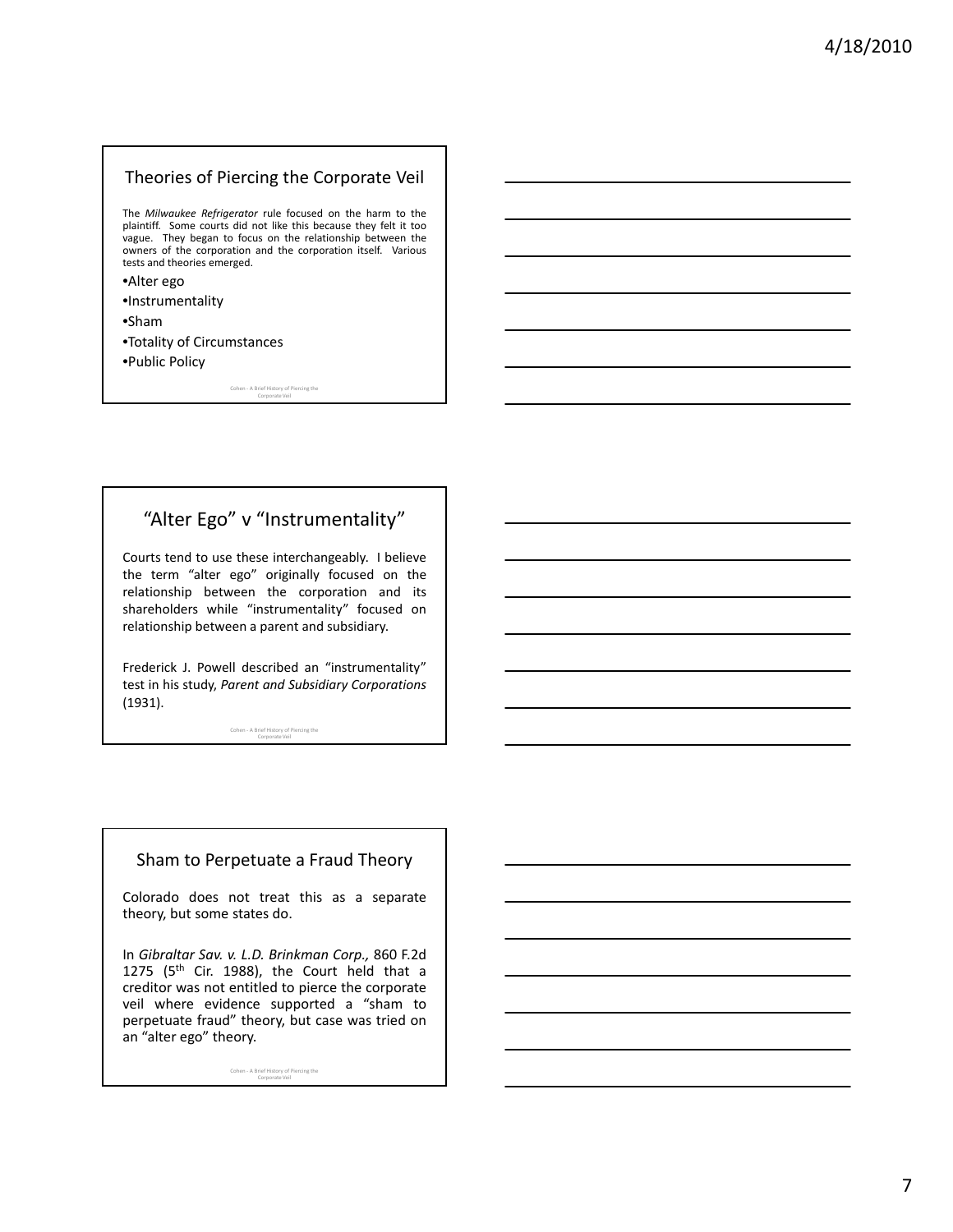#### Violation of Public Policy Test

Colorado has not explicitly recognized this as a separate theory, but there is language in *Fink v. Montgomery Elevator of Colorado*, 421 P.2d 735 (Colo. 1966), about using a corporate to "defeat public convenience."

•Violation of Statutes

•Violation of Public Policy

Cohen ‐ A Brief History of Piercing the Corporate Veil

# Piercing the Veil in Colorado

*Gutheil v. Polichio*, 86 P.2d 972 (Colo. 1939).

We are of the opinion that the following deduction is inescapable: That A. H. Gutheil's association with The Star Investment Company was so close and exclusive that it strips the company of its corporate cloak and leaves him standing in its place, holding in one hand the 'accredited agency' of his wife to do whatever he deemed best for her and himself, and in the other hand, the minute book of the corporation with the opportunity of making whatever entries were necessary to meet a given situation. In such cases the courts 'will disregard the fiction of corporate entity apart from the members of the corporation when it is attempted to be used as a means of accomplishing a fraud or an illegal act.' 14 C.J. 61.

Cohen ‐ A Brief History of Piercing the Corporate Veil

# Piercing the Veil Colorado

*Fink v. Montgomery Elevator Co. of Colorado*, 421 P.2d 735 (Colo. 1966).

"The applicable rule in such a case is that in order to hold stockholders liable for corporate obligations, it must be shown **either** that the corporate entity<br>was used to defeat public convenience, or to justify or protect wrong, fraud or<br>crime, **or** that the situation in question was one which justif

"To establish the alter ego doctrine it must be shown that  $(1)$  the stockholders' disregard of the corporate entity made it a mere instrumentality for the transaction of their cow affairs;  $(2)$  that there is such unity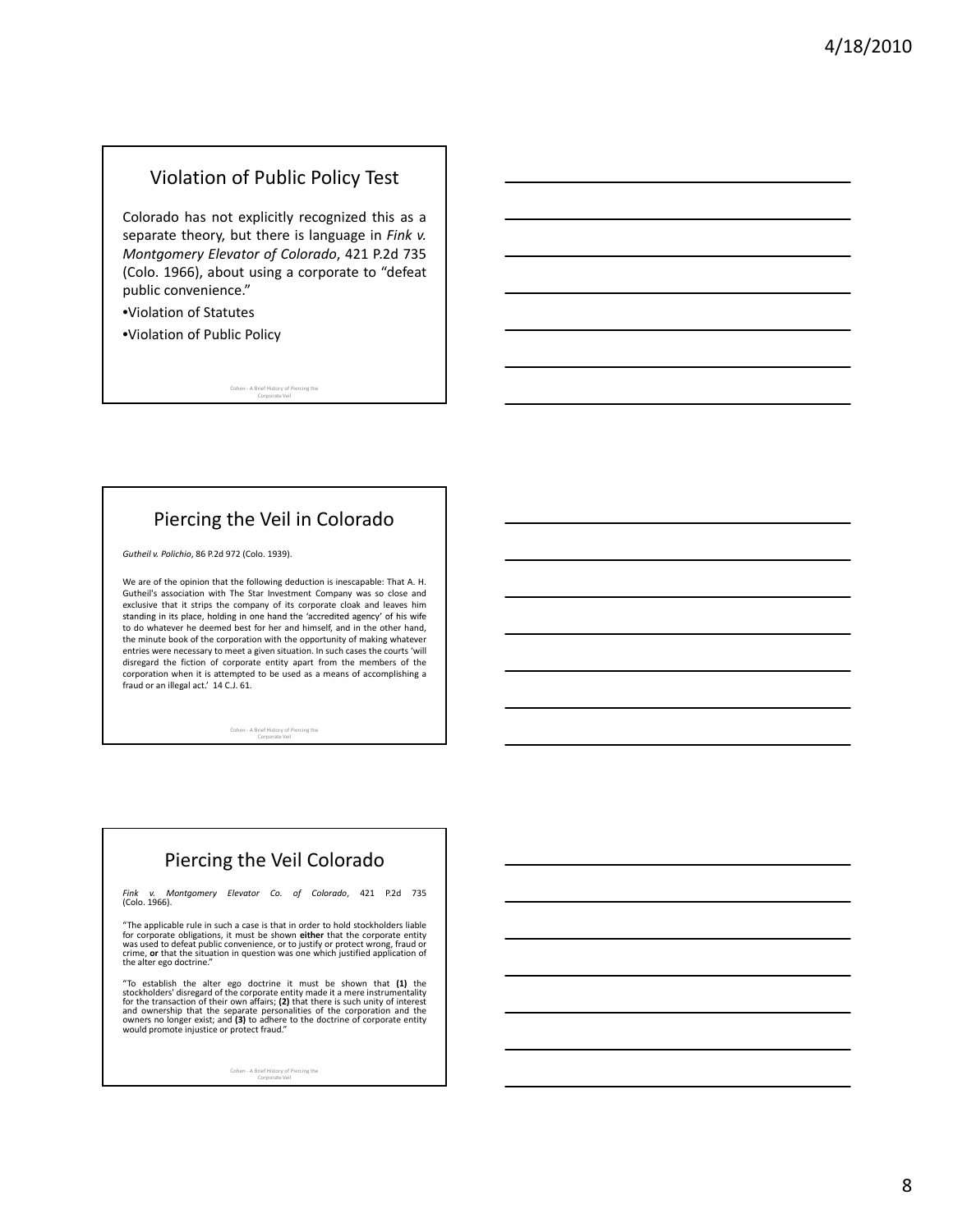# Piercing the Veil in Colorado

*Leonard v. McMorris*, 63 P.3d 323 (Colo. 2003)

Typically, a court will not allow the corporate veil to be pierced, except in certain factual circumstances. The court considers a variety of factors to determine whether the corporate form should be disregarded including:

(1) whether the corporation is operated as a separate entity, (2) commingling<br>of funds and other assets, (3) failure to maintain adequate corporate records,<br>(4) the nature of the corporation's ownership and control, (5) a

Note: The terms "alter ego" and "instrumentality" do not appear in this decision.

Note: McMorris factors are not exclusive. The 10<sup>th</sup> Circuit has a list of ten factors. Ziegler v.<br>Inabata of America, Inc., 316 F.Supp.2d 908 [D.Colo. 2004]. For a more detailed list, see Grounds<br>for Disregarding the Corp

Cohen ‐ A Brief History of Piercing the Corporate Veil

# Piercing the Veil in Colorado

*In re Phillips*, 139 P.3d 639 (Colo. 2006). Establishes a 3‐part test:

Part 1

To determine whether piercing the corporate veil is appropriate, the court<br>must first inquire into whether the corporate entity is the alter ego of the shareholder. Only then will actions ostensibly taken by the corporation be considered acts of the shareholder.

An alter ego relationship exists when the corporation is a "mere instrumentality for the transaction of the shareholders' own affairs, and there is such unity of interest in ownership that the separate personalities of the corporation and the owners no longer exist."

Cohen ‐ A Brief History of Piercing the Corporate Veil

# Piercing the Veil in Colorado

*In re Phillips*, 139 P.3d 639 (Colo. 2006). Establishes a 3‐part test:

Part 2

The court's second inquiry is whether justice requires recognizing the substance of the relationship between the shareholder and corporation over the form because the corporate fiction was "used to perpetrate a fraud or defeat a rightful claim."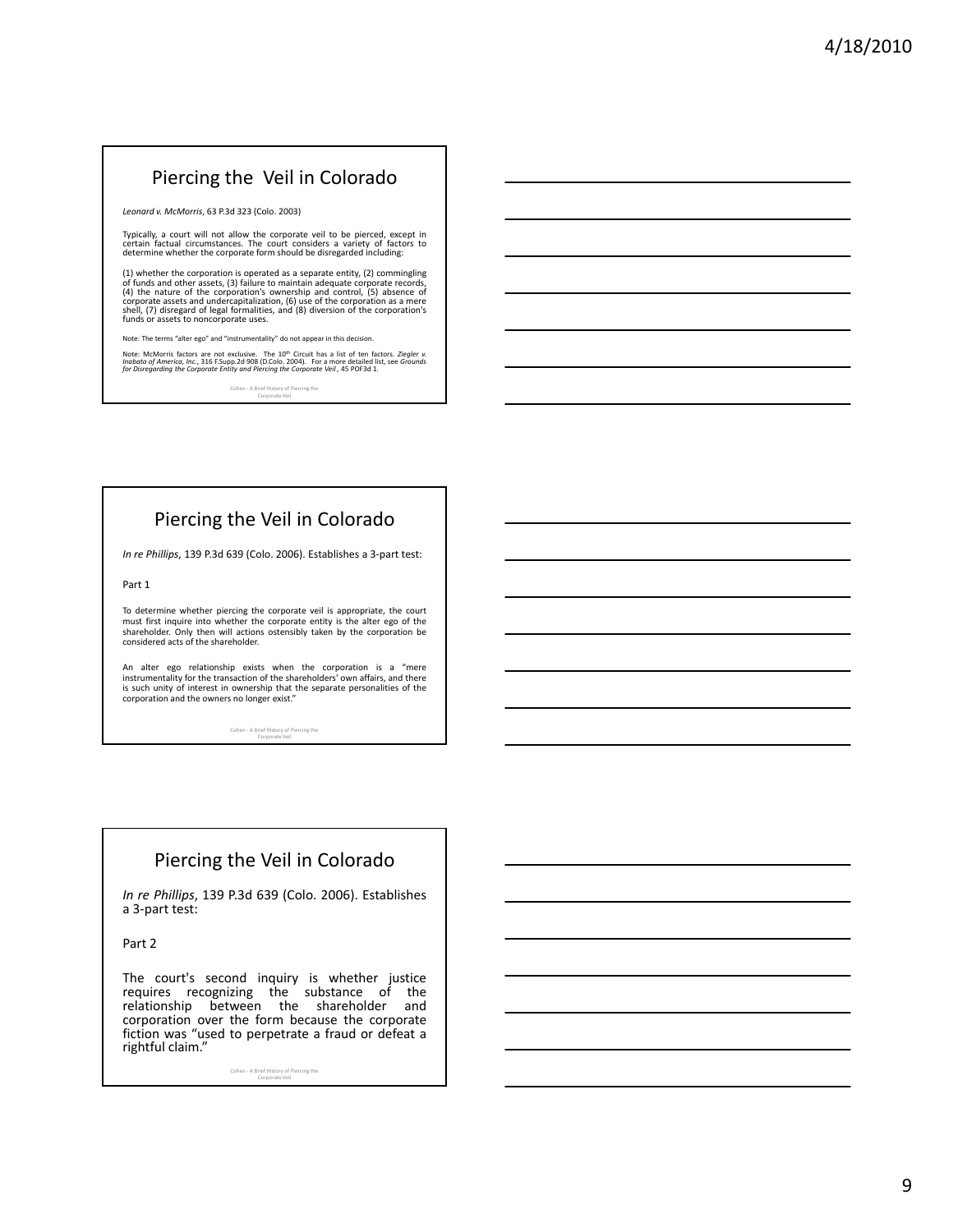### Piercing the Veil in Colorado

*In re Phillips*, 139 P.3d 639 (Colo. 2006). Establishes a 3‐part test:

Part 3

Third, the court must evaluate whether an equitable result will be achieved by disregarding the corporate form and holding the shareholder personally liable for the acts of the business entity.

Cohen ‐ A Brief History of Piercing the Corporate Veil

# Piercing the Veil in Colorado

Summary of Phillips 3‐Part Test

- 1. Determine whether alter ego relationship exists;
- 2. Was corporation used to perpetrate a fraud or defeat a rightful claim;
- 3. Determine whether piercing the veil will achieve an equitable result

Cohen ‐ A Brief History of Piercing the Corporate Veil

**Question:** After *Phillips*, does the ruling in *Fink* that a court may pierce the corporate veil if the corporation was used to defeat public convenience, or to justify or protect wrong, fraud or crime, still apply, or does Colorado now look only at the alter ego analysis?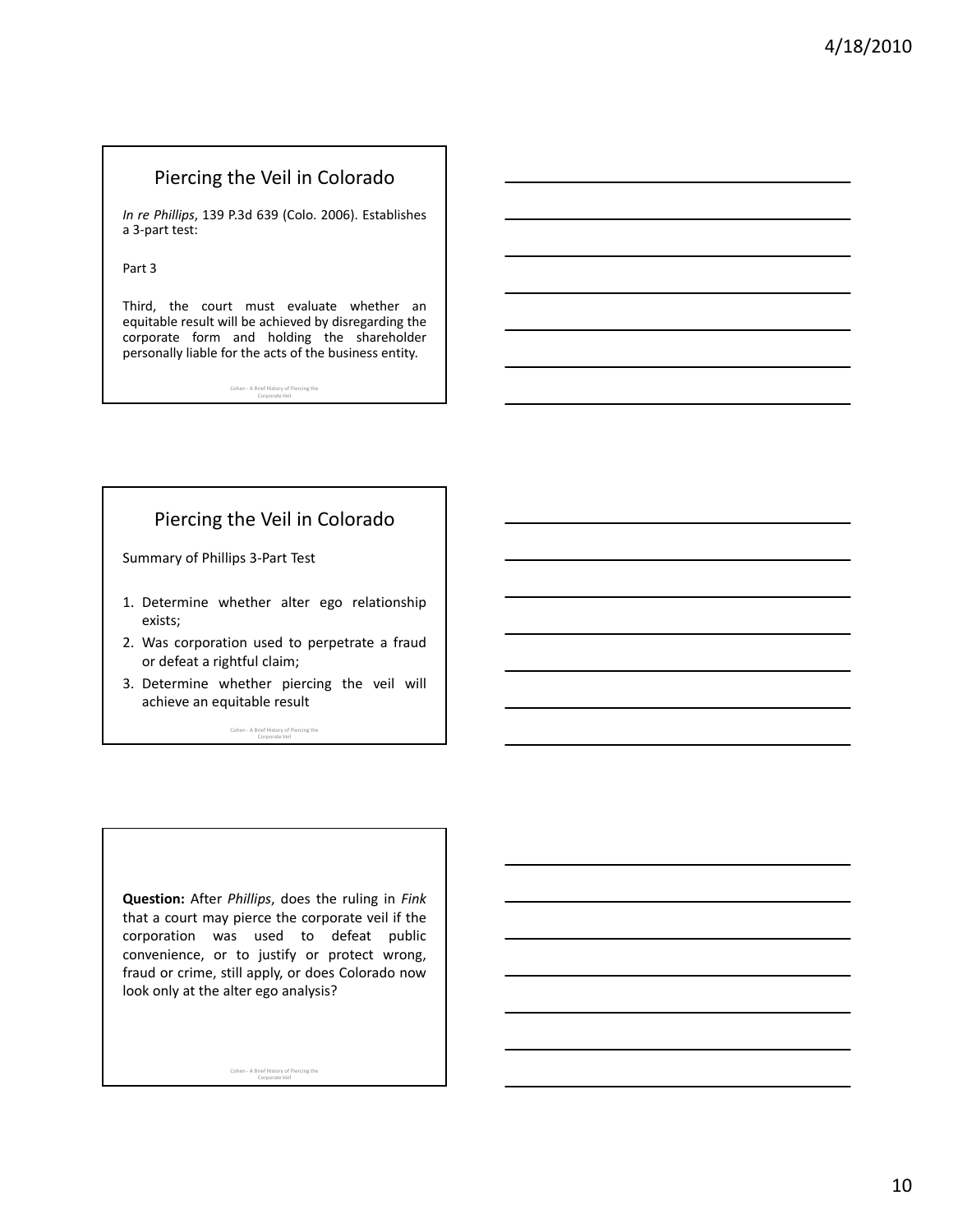#### McMorris Factors ‐ Informalities

"Standing alone, informalities in the conduct of a corporate business do not form a basis for piercing the corporate form."

*Contractors Heating & Supply Co. v. Scherb*, 432 P.2d 237 (Colo. 1967).

Cohen ‐ A Brief History of Piercing the Corporate Veil

### McMorris Factors – Undercapitalization

*Carpenter Paper Co. of Nebraska v. Lakin Meat Processors* 435 N.W.2d 179 (Neb. 1989).

CPA testified for plaintiff and based his testimony on a study done by Robert Morris & Associates. According to CPA, in determining adequate capitalization of corporations, he found that as to the ratio of assets to debt, the corporations in the upper quartile of the Robert<br>Morris study would have a ratio of 2.7 to 1, the middle quartile 1.8 to<br>1, and the lower quartile 1 to 1. Lakin Meat, in 1976, had a ratio of .65 to 1. Using the debt to net worth test, he said that corporations in the upper quartile would normally be found to have such a ratio of .6 to 1<br>and those in the lower quartile 5.1 to 1. Lakin Meat had a ratio of 7.32<br>to 1. Based on these tests, it was his opinion that Lakin Meat was thinly capitalized. However, on cross-examination, he gave the opinion<br>that it was grossly inadequately capitalized based on the fact that it ran<br>an overdraft of \$100,000 in the bank for 6 years.

Cohen ‐ A Brief History of Piercing the Corporate Veil

# Burden of Proof in Colorado

**Phillips:** "A claimant seeking to pierce the corporate veil must make a clear and convincing showing that each consideration has been met." Citing, *Contractors Heating & Supply Co*. 432 P.2d 237 (1967).

But See:

*McCallum Family L.L.C. v. Winger*, 221 P.3d 69 (Colo. App. 2009), holding that *Phillips* was "dictum" and is not binding. The proper burden of proof is preponderance of the<br>evidence pursuant to § 13-25-127(1): "Any provision of the law to the contrary<br>notwithstanding and except as provided in subsection (2) of

**Question:** Does the statute apply to a court's decision to employ an equitable remedy?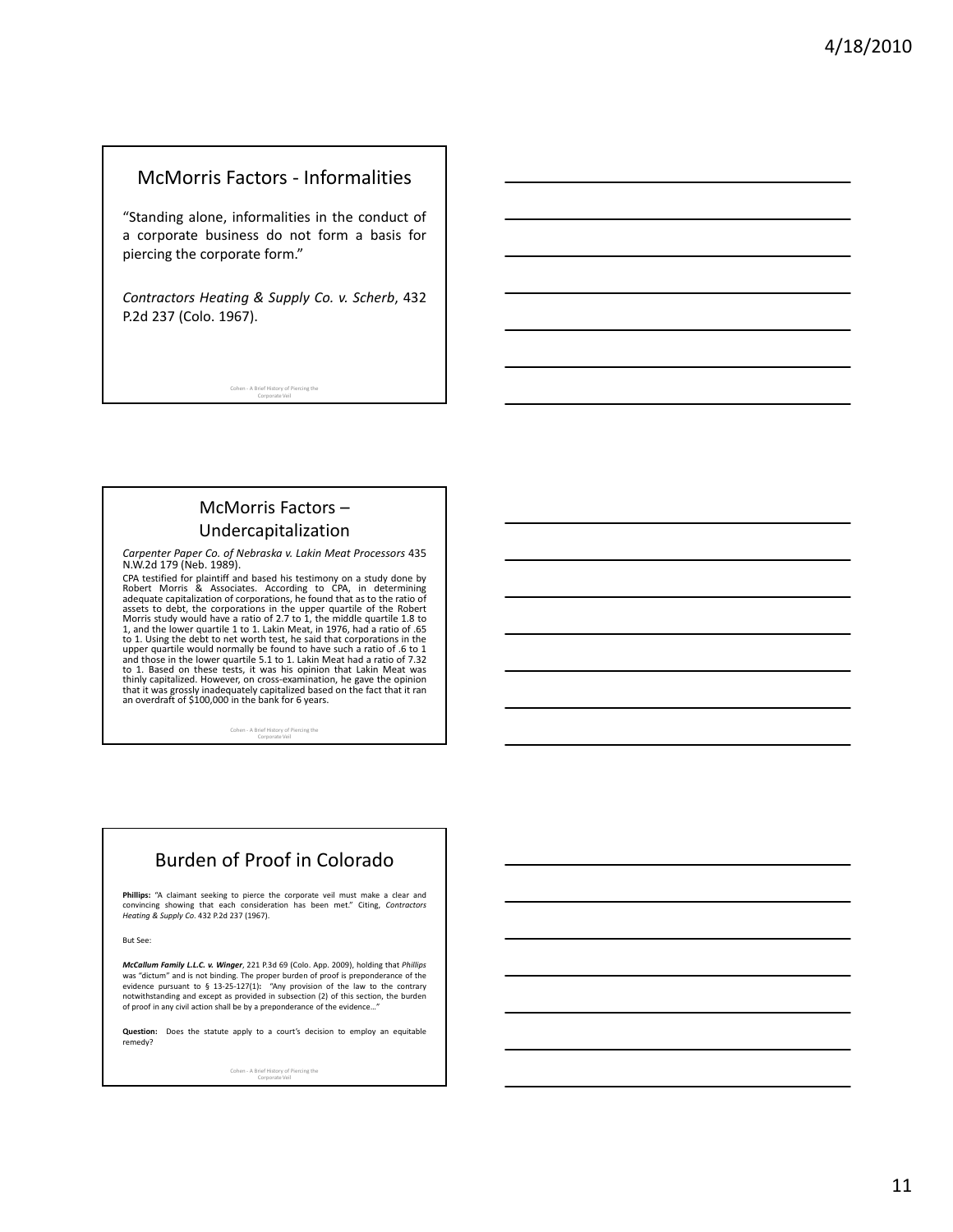# Applicability to Non‐Shareholders

The remedy is not restricted to imposing liability on shareholders. *McCallum Family L.L.C. v. Winger*, 221 P.3d 69 (Colo. App. 2009)

• *LaFond v. Basham*, 683 P.2d 367 (Colo. App. 1984) (Defendant was officer and director, not a shareholder).

• A corporate entity may be disregarded and corporate directors may be held personally liable if equity so requires. *Rosebud Corp. v. Boggio*, 561 P.2d 367 (Colo. App. 1977).

• *Sheffield Services Co. v. Trowbridge*, 211 P.3d 714 (Colo. App. 2009) (Remedy employed to impose liability on LLC manager).

Cohen ‐ A Brief History of Piercing the Corporate Veil

# Applicability to Non‐Shareholders

The doctrine has also been used to impose liability on:

- Creditors
- Optionees
- Spouses
- Significant Others

(Email me for cites)

Cohen ‐ A Brief History of Piercing the Corporate Veil

### Jury Trial

"The issue of whether the corporate veil can be pierced is equitable and, thus, there was no right to a jury trial as to that issue." *Straub v. Mountain Trails Resort, Inc*., 770 P.2d 1321 (Colo. App. 1988).

But it is not error to submit issue to jury. *Geringer v. Wildhorn Ranch, Inc.*, 706 F.Supp. 1442 (D.Colo. 1988).

Also, jury trial is allowed in a direct action against<br>corporate official. See, *Hoang* v. Arbess official. See, 80 P.3d 863 (Colo. App. 2003).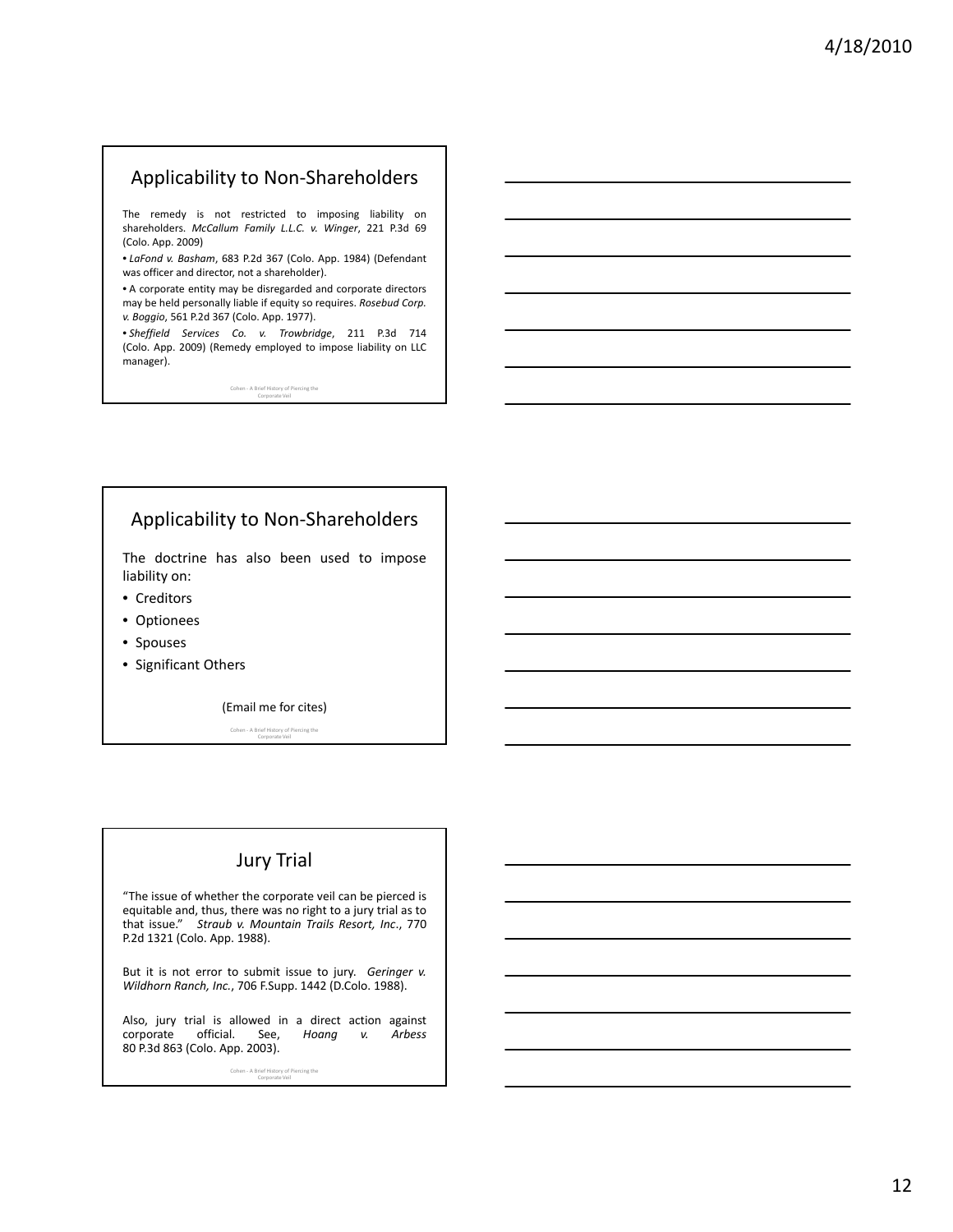#### Reverse Piercing

Reverse piercing seeks to disregard the corporate fiction and allow liability to be imposed on the corporation for acts of a shareholder.

Colorado recognizes reverse piercing. *In re Phillips*, 139 P.3d 639 (Colo. 2006).

Cohen ‐ A Brief History of Piercing the Corporate Veil

# LLC's

### **§ 7‐80‐107, C.R.S. Application of corporation case law to set aside limited liability**

(1) In any case in which a party seeks to hold the members of a limited<br>liability company personally responsible for the alleged improper<br>actions of the limited liability company, the court shall apply the case<br>law which i the corporate veil of a corporation may be pierced under Colorado law.

(2) For purposes of this section, the failure of a limited liability company to observe the formalities or requirements relating to the<br>management of its business and affairs is not in itself a ground for<br>imposing personal liability on the members for liabilities of the limited<br>liability co

Cohen ‐ A Brief History of Piercing the Corporate Veil

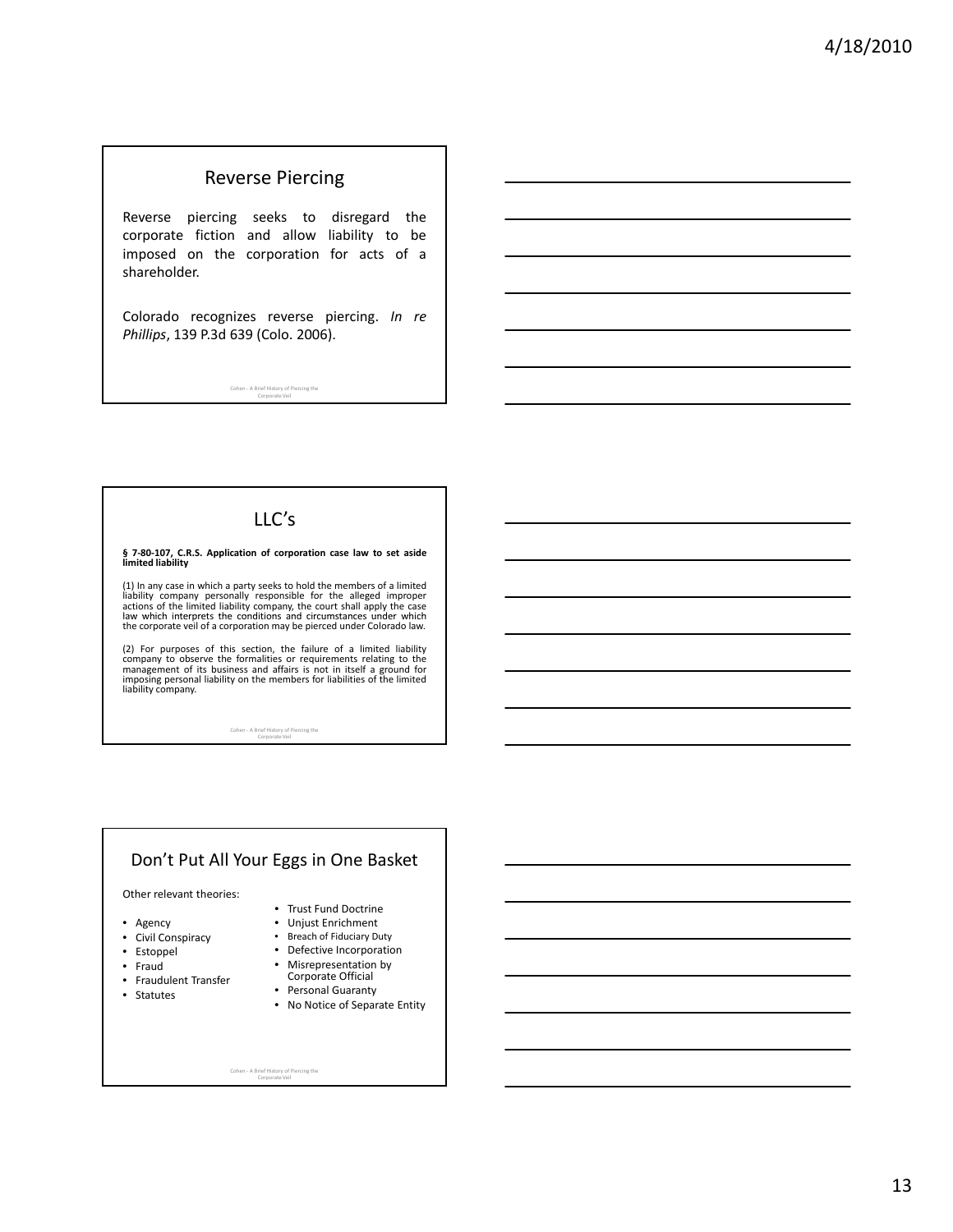#### Don't Put All Your Eggs in One Basket

#### Misrepresentation by Corporate Official

Drake, an corporate officer, assured plaintiff there were no problems with corporation. Court held that whether Drake could be liable under alter ego theory, he was liable because he committed a tort against plaintiff. *B&K Distributing, Inc. v. Drake Bldg. Corp*., 654 P.2d 324 (Colo. App. 1982).

"To permit an agent of a corporation, in carrying on its business, to inflict wrong and injuries upon others, and then shield himself from liability behind his vicarious character, would often both sanction and encourage the perpetration of flagrant and wanton injuries by agents of insolvent and irresponsible corporations. " *Snowden v. Taggart*, 17 P.2d 305 (Colo. 1932).

Cohen ‐ A Brief History of Piercing the Corporate Veil

#### Don't Put All Your Eggs in One Basket

When a provider of goods or services is afraid to require a personal guaranty because doing so might "blow the deal," consider inserting a clause such as this:

"The person signing on behalf of Buyer/Lessee represents that it is solvent and that it has the present ability to make payment as required by this Contract."

Cohen ‐ A Brief History of Piercing the Corporate Veil

#### Don't Put All Your Eggs in One Basket

While an officer of a corporation cannot be held personally liable for a corporation's tort solely by reason of his or her official capacity, an officer may be held personally liable for his or her individual acts of negligence even though committed on behalf of the corporation, which is also held liable. Moreover, that a defendant is at all times acting on behalf of the corporation does not relieve the defendant of liability. And the corporate veil need not be pierced where a tort action is brought against an officer or director and the elements of the tort are proved.

*Hoang v. Arbess*, 80 P.3d 863 (Colo. App. 2003). See also, *Sanford v. Kobey Bros. Const. Corp.,* 689 P.2d 724 (Colo. App. 1984).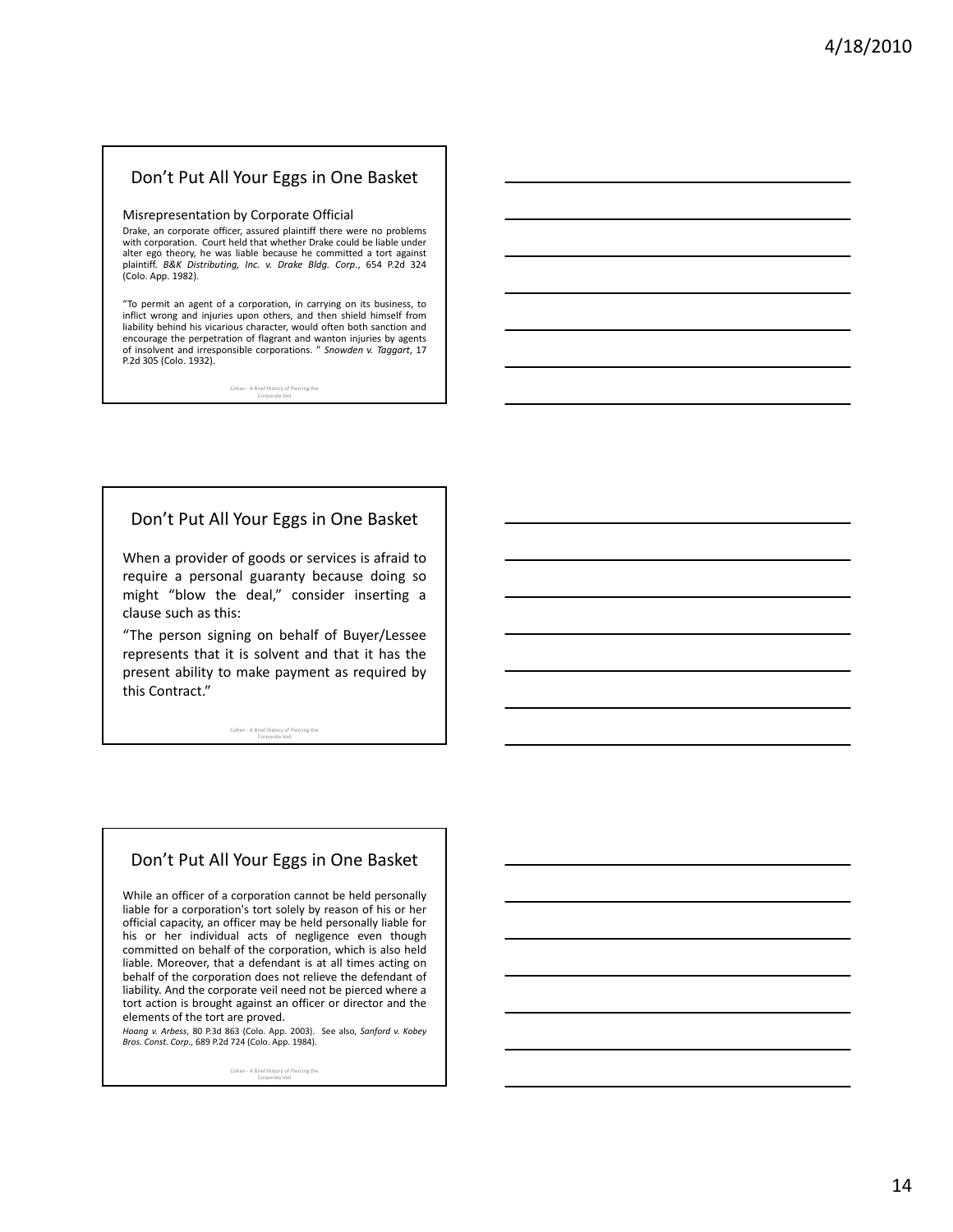#### Don't Put All Your Eggs in One Basket

#### Statutory Claims **§7‐108‐403(1), C.R.S.**

(1) A director who votes for or assents to a distribution made in violation of <u>section 7-106-401</u> or the articles of incorporation is personally liable to the corporation for the distribution that exceeds what could have

In *Paratransit Risk*. Retention Group Ins. Co. v. Kamins, 160 P.3d 307<br>(Colo. App. 2007), the Court held that sole remaining creditor could assert claim<br>directly against directors under this statute. See also, *Ficor, In* 

Cohen ‐ A Brief History of Piercing the Corporate Veil

#### Don't Put All Your Eggs in One Basket

Statutory Claims

**§ 7‐106‐401. Distributions to shareholders**

(1) A board of directors may authorize, and the corporation may make, distributions to its shareholders subject<br>to any restriction in the articles of incorporation and subject to the limitations set forth in subsection (3)

(3) No distribution may be made if, after giving it effect:

(a) The corporation would not be able to pay its debts as they become due in the usual course of business; or

(b) The corporation's total assets would be less than the sum of its total liabilities plus (unless the articles of<br>incorporation permit otherwise) the amount that would be needed, if the corporation were to be dissolved a

Note: Read the entire statute.

Cohen ‐ A Brief History of Piercing the Corporate Veil

#### Don't Put All Your Eggs in One Basket

#### Common Law Claims

*Alexander v. Anstine***, 152 P.3d 497 (Colo. 2007).**

"Under the common law, when a corporation becomes insolvent, a duty arises in its directors and officers to the corporation's creditors."

FN9. A 2006 amendment to the Colorado Revised Statutes, which does not apply to this case, states that directors and officers of corporations owe no fiduciary duties to the corporation's creditors. § 7-108-401(5), C.R.S. (2006). We express no opinion on whether this provision applies where a corporation is insolvent.